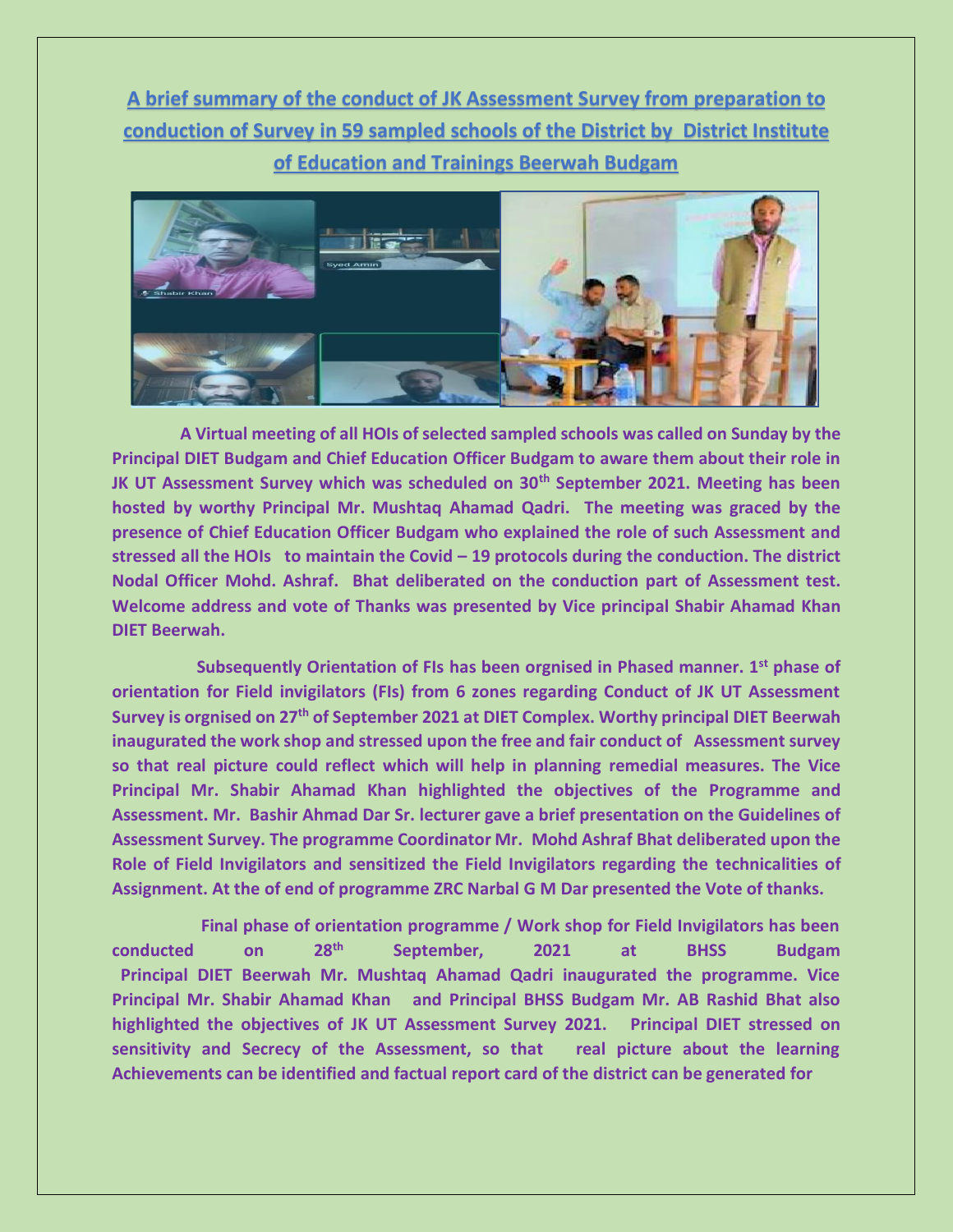

**remedial measures to bridge learning gaps among students due to COVID- 19 pandemic. Mr Mohd Ashraf Bhat Coordinator of the Programme and Mr Bashir Ahmad Dar Sr.Lecturer guided the participants regarding the conduction of Assessment Test which has been conducted on 30th of September 2021 in 59 Sample Schools of the District. At the end of programme vote of thaks is paid by the ZRC Budgam Mtr.Zabiya Gull.**



**For lifting, sorting and distribution of confidential material Mr Fayaz Ahamad Bhat Sr.Lecturer and Mr Naseerudeen Lecturer DIET Beerwah pay a keen attention and provide all sort of cordination for its compilation.**

 **On 30th September,2021 JK UT Assesment Survey has been conducted in all the identified Sample Schools of the District. More than 98% of students appearead in the Assessmet Survey. Worthy Chief Eduction officer Budgam and honorable Principal DIET Budgan visited several schools on the day of assessment and supervised assessment. Faculty members of DIET monitored whole process of Assessment through out district. Those on monitoring**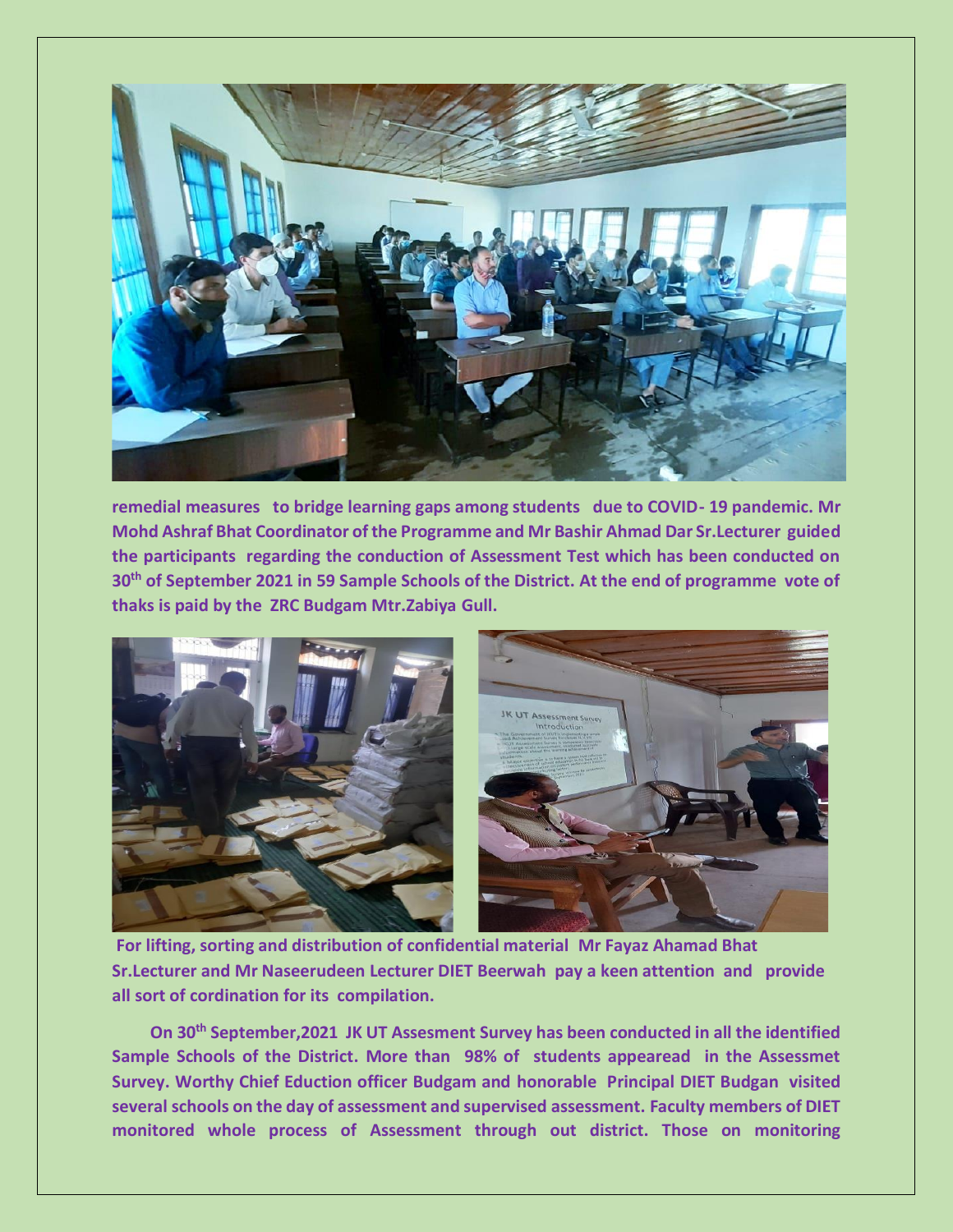**comunicated their satisfaction on conduction of the Survey. As per the field report from the DIET faculty/ Observors the SOPs of covid 19 has been followed in every Sampled school.**

 **I on behalf of Worthy Principal DIET Beerwah Mushtaq Ahamad Qadrie thanks all the stake holders especially Worthy Chief Education Budgam, HOIs of the Samples schools, all Zonal Education officers as well as students and parents for their Coordination and Cooperation to make this herculean task in Covid 19 pandemic a success. I am also thankful to field invigilators (FIs) who played a key role in successful conduct of Assessment Survey. On behalf of Principal DIET Budgam I also thank all faculty members of DIET who worked very hard which resulted 96% student's participation in the survey. Thanks Is is due Vice Principal DIET Mr Shabir Ahmad khan and I/ET head Mr. Sheikh Zahoor for their guidance and support. However a special thanks to Mr. Bashir Ahamad Dar. S. lecturer Chemistry ( I/Trainings) for all sort of support and cooperation. Confidential material is under lock and key in the strong Room of DIET along with necessary documents and is ready for onward process.**





 **District Report Card shall be generated and a real picture regarding achieving learning out comes and learning gaps due to Covid-19 pandemic can be identified for remedies . Once again thanks to all who directly or indirectly get involved in the JK Assessment Test 2021.**